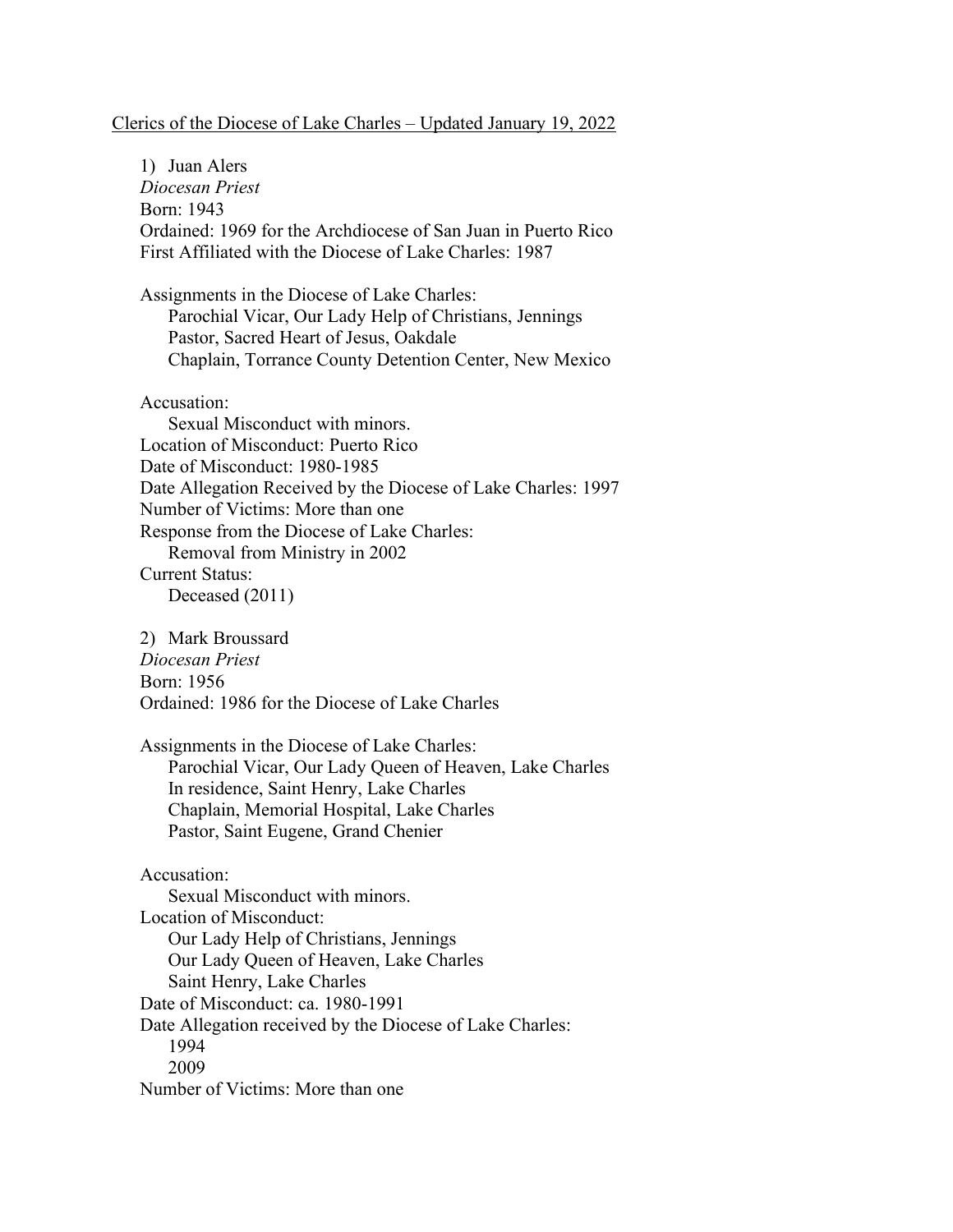Response from the Diocese of Lake Charles: Removal from ministry in 1994 Current Status: Laicized (defrocked) (2013) Incarcerated (2016)

3) Gerard (Gerald) Smit *Diocesan Priest* Date of Birth: 1924 Date of Ordination: 1950 for the Diocese of Nijmejen, Holland First Affiliated with the Diocese of Lafayette beginning in 1958 and then with the Diocese of Lake Charles in 1980.

Assignments in the Diocese of Lake Charles (and Lafayette): Parochial Vicar, Saint Joseph, Iota Parochial Vicar, Our Lady Queen of Heaven, Lake Charles Parochial Vicar, Saint Ann, Youngsville Temporary Administrator, Our Lady of the Assumption, Bosco Parochial Vicar, Our Lady of Mount Carmel, Chataignier Parochial Vicar, Our Lady Queen of Heaven, Lake Charles Administrator, Saint John Berchman, Cankton Pastor, Saint John Berchman, Cankton Pastor, Our Lady of the Lake, Lake Arthur Pastor, Saint Raphael, Iowa

Accusation:

Sexual Misconduct with Minors.

Location of Misconduct:

Youngsville

Cankton

Date of Misconduct: 1950s, 1960s

Date when Allegation was received by the Diocese of Lake Charles:

2002

2010

Number of Victims: More than one

Response from the Diocese of Lake Charles:

Prohibited from all ministry and presenting himself as a priest in 2002.

Since Misconduct took place in the Diocese of Lafayette, investigation turned over to the Diocese of Lafayette in 2002.

Current Status:

Deceased (2022)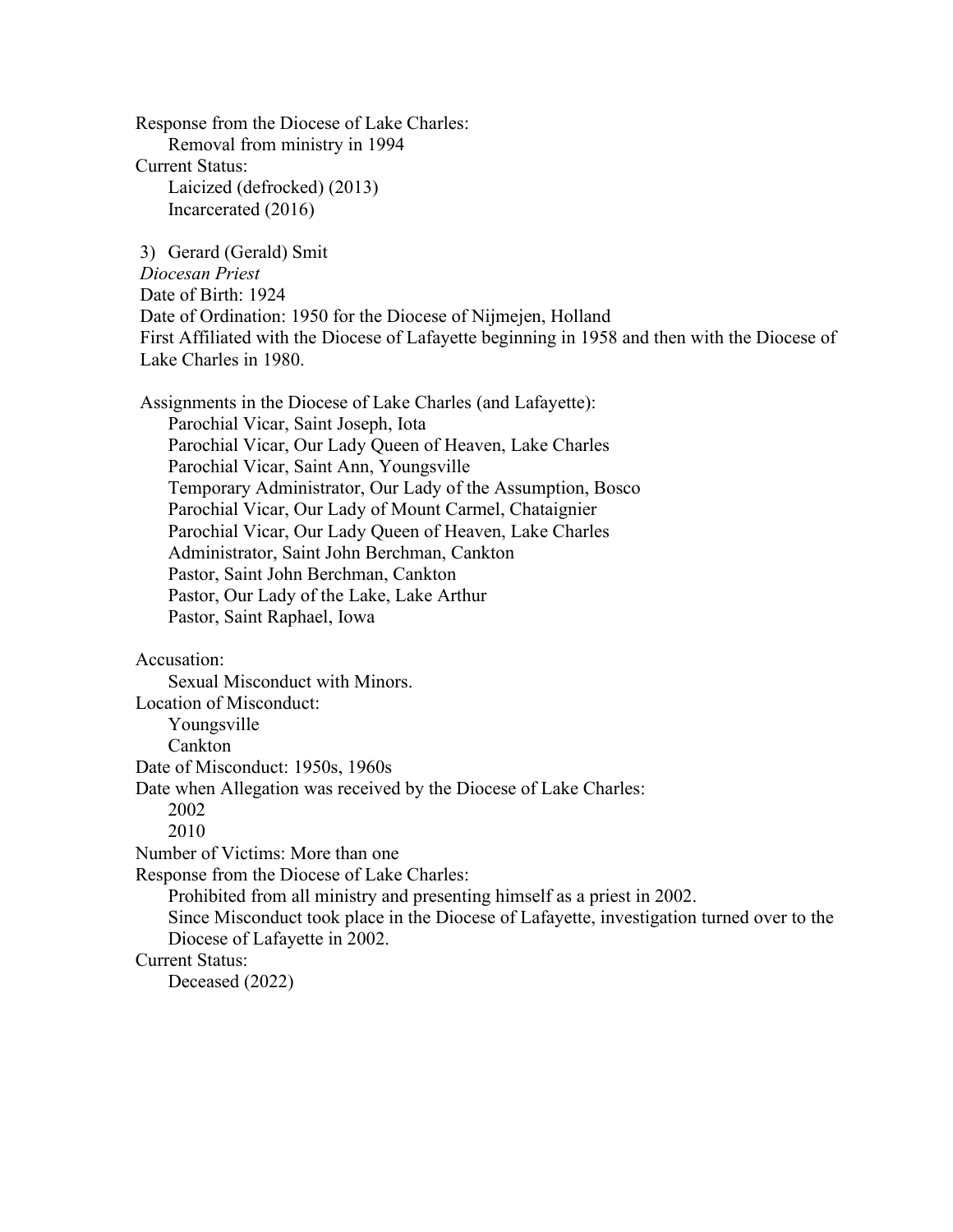4) Charles Soileau *Diocesan Priest* Date of Birth: 1928 Date of Ordination: 1957 for the Diocese of Lafayette First Affiliated with the Diocese of Lake Charles: 1980

Assignments in the Diocese of Lake Charles (and Lafayette): Parochial Vicar, Saint Peter, New Iberia Parochial Vicar, Our Lady of Lourdes, Erath Pastor, Saint Eugene, Grand Chenier Pastor, Our Lady of the Lake, Lake Arthur Pastor, Saint Anthony, Eunice Pastor, Sacred Heart, Oakdale Pastor, Saint Lawrence, Hathaway Pastor, Saint Joseph, Vinton

Accusation:

 Sexual Misconduct with a minor Location of Misconduct: Houston, Texas Vinton, Louisiana Date of Misconduct: 1995 Date when Allegation was received by the Diocese of Lake Charles: 1999 Number of Victims: One Response from the Diocese of Lake Charles: Removed from Ministry in 1999 Current Status: Deceased (2011)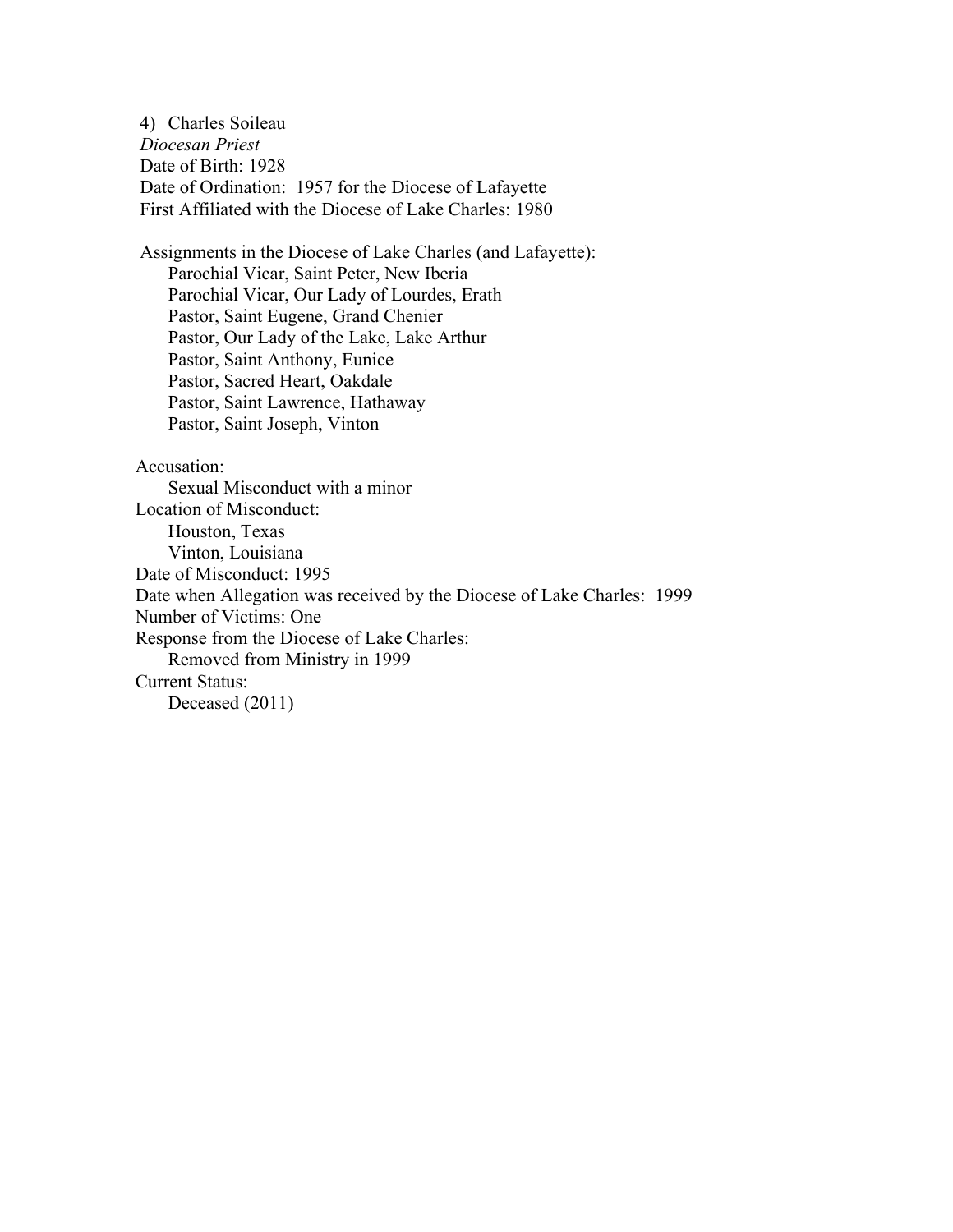Clerics and religious who were serving in the Diocese of Lake Charles at the time of the allegation and the diocese was notified of the accusation. The investigation and final disposition of the allegation was the responsibility of the religious order or diocese.

1) Kerry Guillory, OFM Conv. *Conventual Friars (Franciscans)* Assignments in the Diocese of Lake Charles: Pastoral Assistant, Our Lady of Perpetual Help Accusation: Sexual Misconduct with minors. Location of Misconduct: **Jennings**  Date of Misconduct: 1983 Date Allegation received by the Diocese of Lake Charles: 1986 2015 Number of Victims: More than one Response from the Diocese of Lake Charles: Prohibited from ministry in the Diocese of Lake Charles in 1986. The case was then referred to the Conventual Franciscan Province on Our Lady of Consolation, Mount St. Francis, Indiana. Current Status: Prohibited from Ministry *Refer to the Conventual Franciscan Province of Our Lady of Consolation, Mount St. Francis, Indiana for more information.* 2) Brennan Harris, OFM Conv. *Conventual Friar (Franciscans)* Assignments in the Diocese of Lake Charles: Principal of Saint Maria Goretti High School, Lake Arthur Accusation: Sexual Misconduct with minors. Location of Misconduct: Lake Arthur, Louisiana Port Arthur, Texas Date of Misconduct: 1983-1987 Date Allegation received by the Diocese of Lake Charles: 1991 1995 Number of Victims: More than one Response from the Diocese of Lake Charles: Since he had left the Diocese of Lake Charles before the allegations were received, the

Conventual Friars Province of Our Lady of Consolation were informed of the accusations.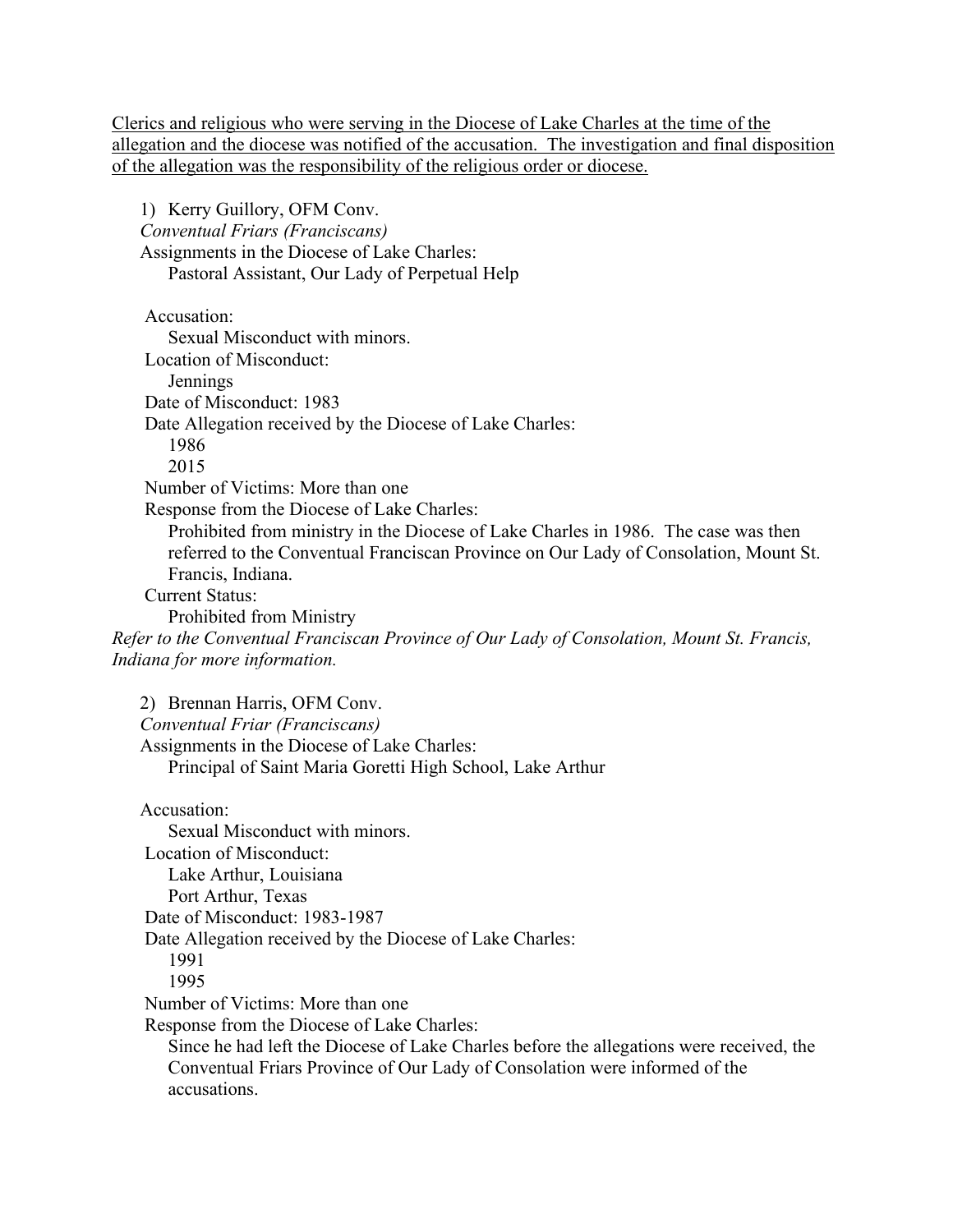Current Status: Deceased (1993) *Refer to the Conventual Franciscan Province of Our Lady of Consolation, Mount St. Francis, Indiana for more information.*

3) Gregory Mosca, OSB *Olivetan Benedictines* Assignments in the Diocese of Lake Charles: Pastor, Saint Henry, Lake Charles

Accusation: Sexual Misconduct with minors. Location of Misconduct: Saint Henry, Lake Charles Houston, Texas Date of Misconduct: 1980-1982 Date Allegation received by the Diocese of Lake Charles: 1986 1993 Number of Victims: More than one Response from the Diocese of Lake Charles: Removed from Ministry in 1986. Current Status: Deceased (2018) *Refer to the Olivetan Benedictines of the Abbey of Santa Maria di Monte Oliveto Maggiore, Italy for more information.*

4) Edward Normanmtowicz, MS *LaSalette Missionaries* Assignments in the Diocese of Lake Charles: Pastoral Assistant, Our Lady of the Lake, Lake Arthur Pastoral Assistant, Our Lady of Prompt Succor, Sulphur Pastoral Assistant, Our Lady of LaSalette, Sulphur Pastoral Assistant, Immaculate Conception, Sulphur Accusation: Sexual Misconduct with minors. Location of Misconduct: Sulphur, Louisiana Date of Misconduct: 1976-1978, 1980 Date of Allegation received by the Diocese of Lake Charles: 2003

2019 (Informed by the LaSalette Missionaries)

Number of Victims: More than one

Response from the Diocese of Lake Charles: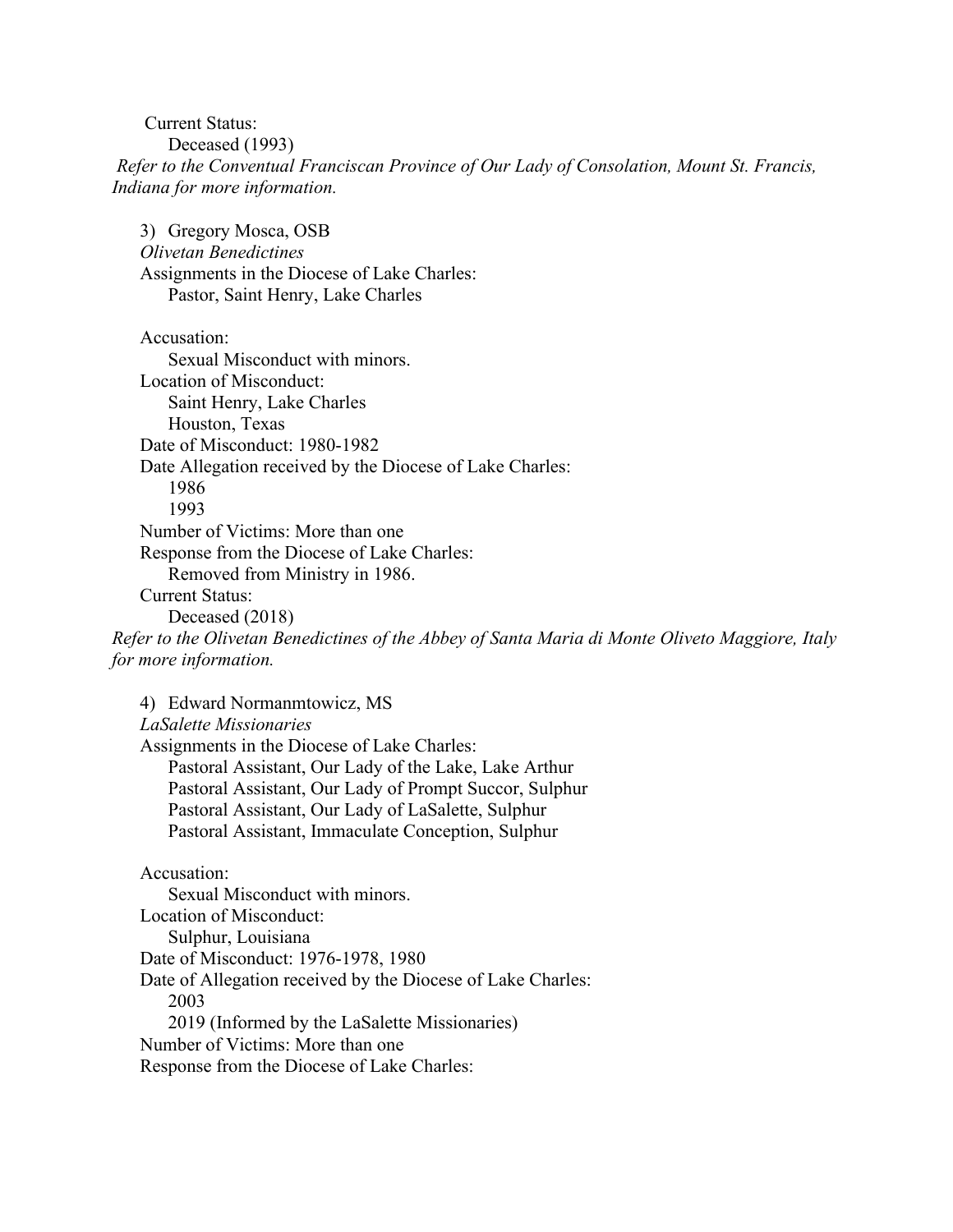Since he had left the Diocese of Lake Charles before the allegations were received, the LaSalette Missionaries in Hartford, Connecticut were informed of the accusations.

The LaSalette Missionaries informed the Diocese of Lake Charles of the 2019 accusation; the Diocese of Lake Charles informed law enforcement and is cooperating with the investigation.

Current Status:

Prohibited from ministry. *Refer to the LaSalette Missionaries in Hartford, Connecticut for more information.*

5) Simon Palathingal, SBD

*Religious Congregation of the Salesians, Bangalore Province* Date of Birth: 1942 Assignments in the Diocese of Lake Charles: Parochial Vicar, Our Lady Queen of Heaven, Lake Charles

Accusation:

Sexual Misconduct with minors. Location of Misconduct: Our Lady Queen of Heaven, Lake Charles Date of Misconduct: 2000 Date when Allegation was received by the Diocese of Lake Charles: 2000 2002 Number of Victims: More than one Response from the Diocese of Lake Charles: Prohibited from performing ministry in the Diocese of Lake Charles Informed the Salesian Provincial of the Accusation in 2001.

 Current Status: Incarcerated in Wisconsin (2004) *Refer to the Salesian Province, Bangalore Province in India for more information.*

6) Valerie Pullman *Diocese of Lafayette* Assignments in the Diocese of Lake Charles: In Residence, Immaculate Heart of Mary, Lake Charles

Accusation: Sexual abuse of a minor. Location of Misconduct: Our Lady of Lake, Lake Arthur Immaculate Heart of Mary, Lake Charles Date of Misconduct: 1971/1972,1987 Date Allegation received by the Diocese of Lake Charles: October 1999, February 2021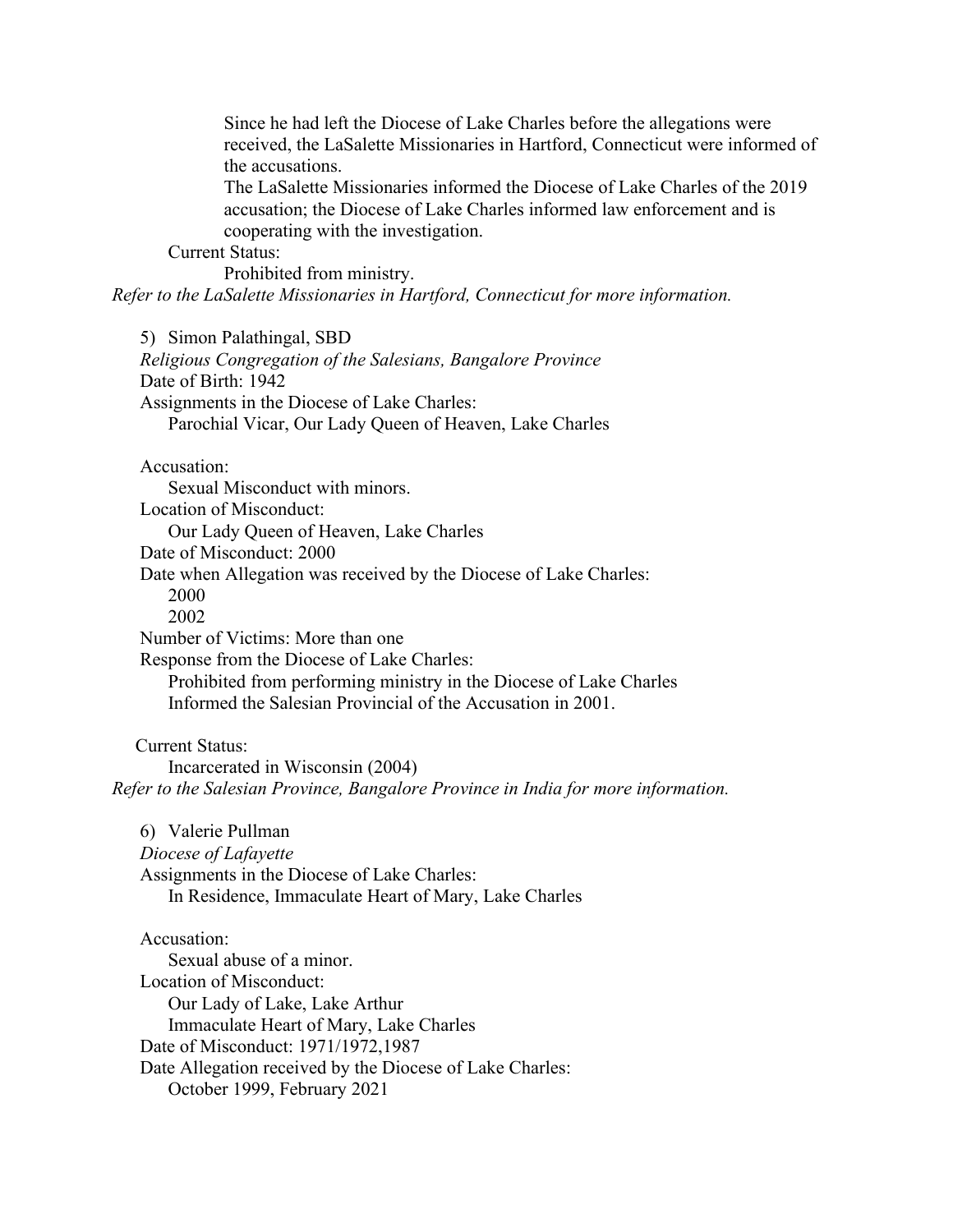Number of Victims: More than one Response from the Diocese of Lake Charles: Returned to the Diocese of Lafayette in 1987 before the accusation was received. Current Status: Deceased (2017) *Refer to the Diocese of Lafayette for more information.*

Clerics who served in the area before Lake Charles became a diocese, and against whom the Diocese of Lake Charles received an accusation.

1) Richard Chachere *Diocesan Priest of the Diocese of Lafayette* Assignments in the Lake Charles Area: Parochial Vicar, Our Lady Queen of Heaven

Accusation: Sexual Misconduct of a minor. Location of Misconduct: Our Lady Queen of Heaven School Date of Misconduct: ca. 1964 Date when Allegation was received by the Diocese of Lake Charles: 2009 Number of Victims: One Response from the Diocese of Lake Charles: The Diocese of Lake Charles referred the case to the Diocese of Lafayette. Current Status: Deceased *Refer to the Diocese of Lafayette for more information.*

Religious who served in the Diocese of Lake Charles, who appear on other lists of known Perpetrators, and for whom the Diocese of Lake Charles has no knowledge of an accusation of misconduct.

1) Austin Park, SJ *Jesuits US Central and Southern Province* Assignments in the Diocese of Lake Charles: In Residence, Saint Philip Neri, Kinder Current Status: Deceased (2013) *Refer to the Jesuits US Central and Southern Province for more information.*

2) Louis Perrault, CSSp *Holy Ghost Fathers* Assignments in the Diocese of Lake Charles: Pastor, Sacred Heart of Jesus, Lake Charles Current Status: Deceased